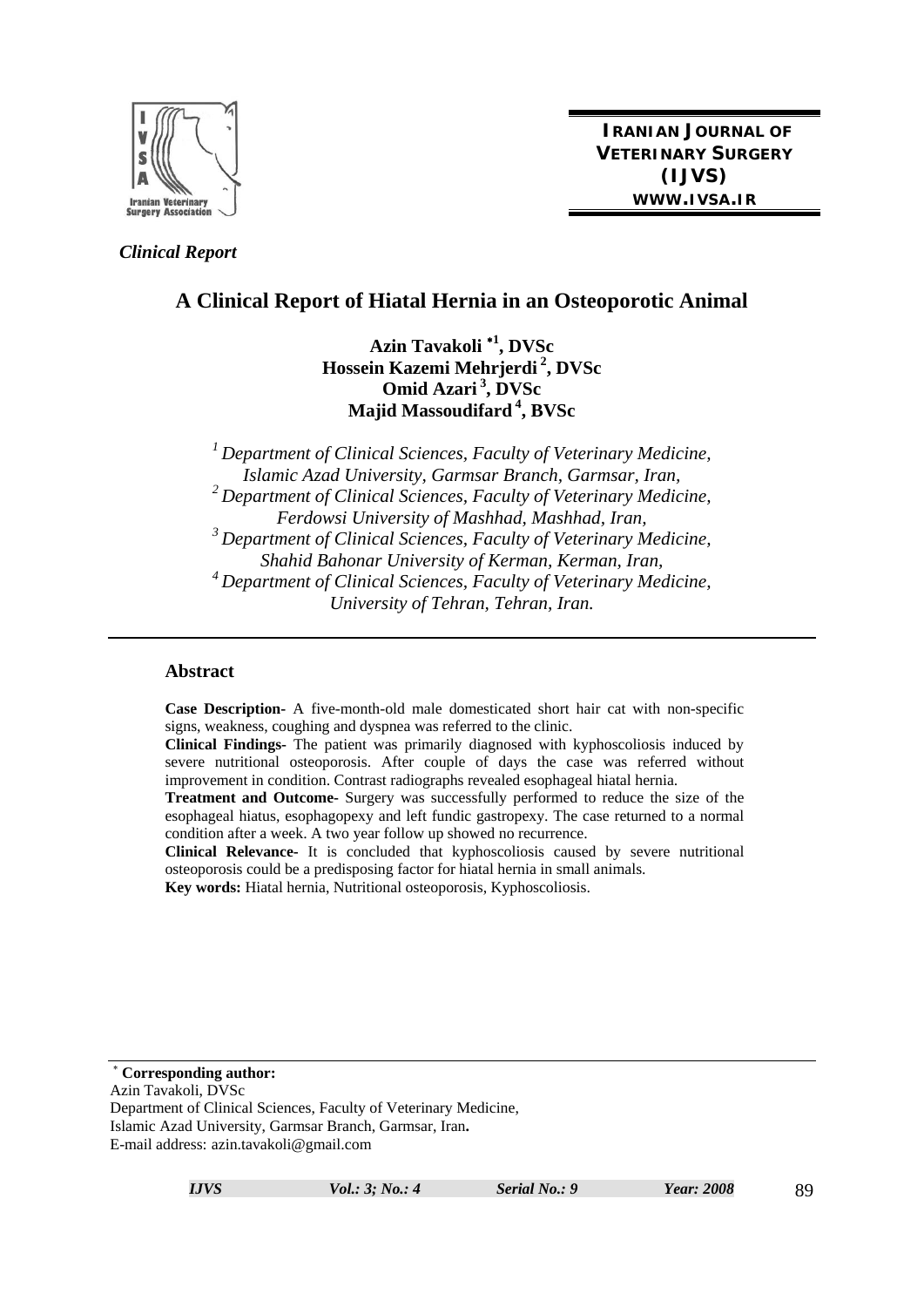#### **Introduction**

Hiatal hernia is protrusion of abdominal esophagus, gastroesophageal junction and even sometimes a proximal portion of the gastric fundus through the esophageal hiatus in diaphragm into the caudal mediastinum. This condition causes cranial movement of the abdominal esophagus and stomach. Gastroesophageal reflux and subsequent esophagitis are responsible for clinical signs1. Nutritional imbalances frequently occur in animals without special considerations on their diet. Subsequent diseases followed by primary nutritional imbalance can make the condition too complicated to the veterinarian.

### **Case Description**

A five month old male domesticated short hair cat, was referred to the clinic. No specific sign was mentioned by the owner except weakness, discomfort of the patient, coughing and dyspnea. In physical exam abnormal movement and even ataxia was noticed during normal walking of the animal. Respiratory distress was also observed. Severe concurrent nutritional osteoporosis and kyphoscoliosis was primarily diagnosed in plain radiographs (Fig. 1). Routine osteoporosis treatment was started. Two days later the patient referred to the clinic due to repeated vomiting and significant dilation of the abdomen. Contrast radiography was suggested due to megaesophagus and apparent strip sign. Combination of sliding and paraesophageal hiatal hernia was diagnosed in contrast radiographs (Fig. 2).



**Figure 1.** Severe nutritional osteoprosis plus kyphoscoliosis diagnosed in a plain radiograph. Note a soft tissue mass above esophagus.



**Figure 2.** Esophageal dilation with rugal folds and a soft tissue mass beside esophagus that is diagnosed as combined sliding and paraesophageal hiatal hernia in positive contrast radiograph

## **Treatment and Outcome**

After primary stabilization of the patient's physical status and aseptic preparation the surgery was performed. Under general anesthesia and thorough cranial ventral midline incision abdominal organs were first observed carefully for any evidence of adhesion or strangulation. The hernia was first reduced by repositioning the stomach in its normal position and then 360 degree esophagopexy and reduction of esophageal hiatus was performed by 3-0 polyglyconate. Left fundus incisional gastropexy also performed in the right wall of the abdomen in simple continuous pattern. The abdomen was closed in a routine 3-layer manner and case was recovered without any complication. Post-operative care included nutritional support, esophagitis treatment and intensive monitoring for any signs of nausea, vomiting, or aspiration pneumonia was done. The patient returned to a normal diet and controlled for any signs of regurgitation. In two years follow up no recurrence of signs was reported.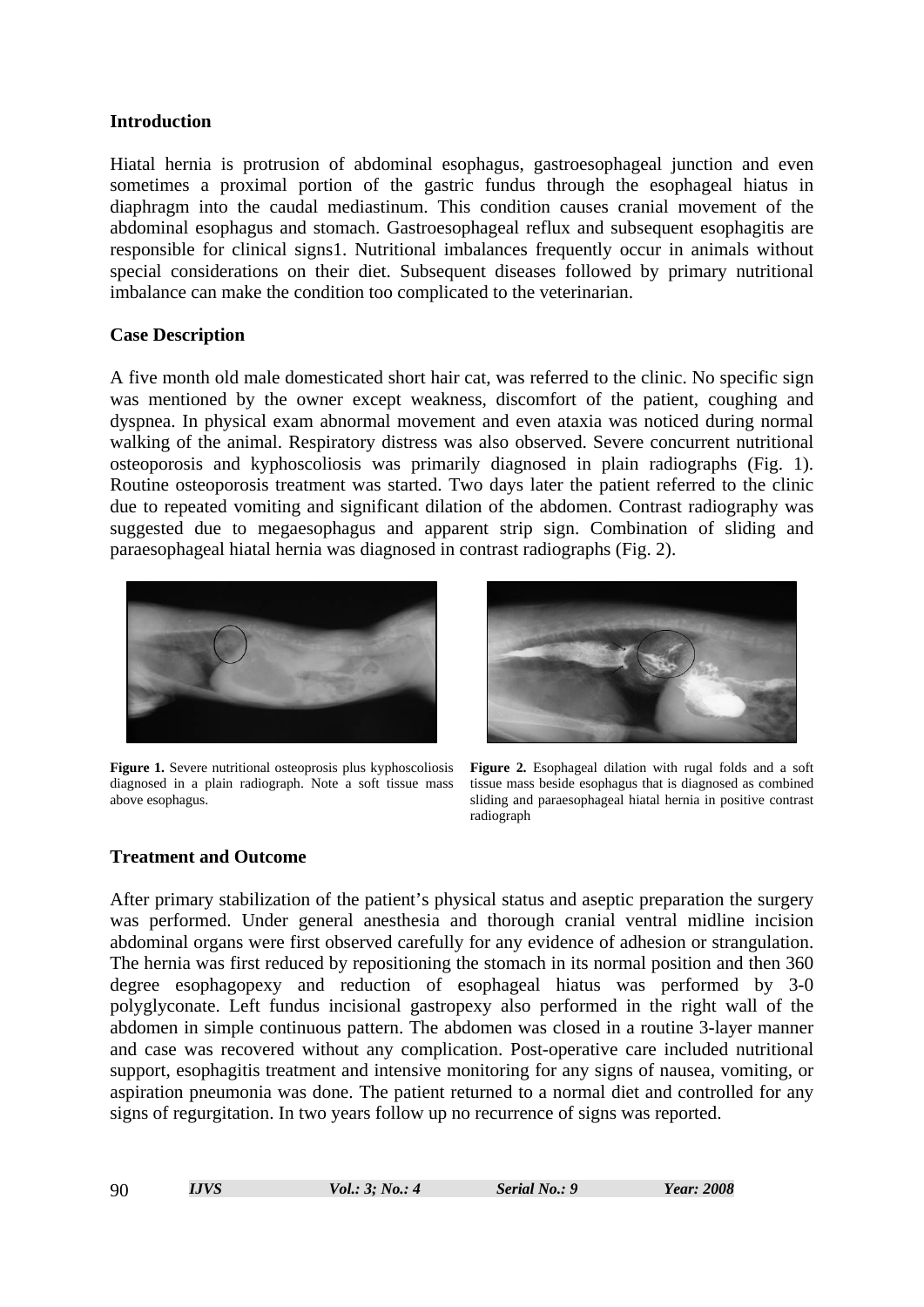## **Discussion**

The surgical technique used in this patient was the one described by White in  $1993$ .<sup>1</sup> Left fundic gastropexy prevents recurrence of signs and hernia in treated patients. Retrospective study of 16 dogs and cats diagnosed with hiatal hernia showed that it is usually an accidental finding in radiographs without a specific symptom or even asymptomatic.<sup>2</sup> Although laparoscopic repair of hiatal hernia have been introduced as an alternative to the conventional open surgery treatment it is not widely accepted and still remains controversial.<sup>3,4,5</sup> Even The use of synthetic patches in repair of hiatal hernia was preferred over simple esophagopexy for large hiatal hernia which are prone to re-herniation. The patch is effective in prevention of recurrence.<sup>6</sup>

Esophagitis is probably a significant sign that causes regurgitation in patients with hiatal hernia and in those with recurrent type. Esophagitis found to have close association with hiatal hernia.<sup>7,8</sup> Furukawa in 1999 reported that the age-related proportion of esophagitis increased in aged people. Increased body mass index partly due to decreased height caused by osteoporosis, and/or hiatal herniation, were related to the higher incidence of esophagitis in females aged over 70.<sup>9</sup> Reports are available for concurrent kyphoscoliosis and hiatal hernia and esophagitis. More reports are from aged people who suffered from osteoporosis.<sup>10,11,12</sup> Picciocchi described that the pathogenetic relationship is existed between axial deviation of spinal column and hiatal hernia.<sup>13</sup> The presence and severity of vertebral fractures in human are associated with the presence of hiatal hernia. This suggests that kyphosis induced by multiple vertebral fractures might predispose osteoporotic patients to hiatal hernia.<sup>14</sup> Yushimora in 2008 definitely indicated the significantly associated of vertebral fractures with the presence of hiatal hernia.15 All these evidences highlight the strong relationship between abnormalities of vertebral column and hiatal hernia. Abnormal curvature of the vertebral column, called kyphoscoliosis, causes increased abdominal pressure in small animals, especially in cats be-cause of their dorsoventrally compressed shape of their thorax. This leads to increase pressure over diaphragm specially after a heavy meal and subsequent dilation of stomach. The gradual increase in intra-abdominal pressure can consequently induce hiatal hernia.

It is concluded that kyphoscoliosis caused by severe nutritional osteoporosis could be a predisposing factor for hiatal hernia. Special consideration should be taken over consequent hiatal hernia caused by osteoporosis since nutritional imbalance is a frequently problem occurred in pets in many countries.

## **References**

- 1. White RN. A modified technique for surgical repair of oesophageal hiatal herniation in the dog. *J small Animall Pract* 1993;34(12):599-560.
- 2. Bright RM, Sackman JE, Denovo C, et al. Hiatal hernia in the dog and cat: A retrospective study of 16 cases. *J small Animall Pract* 1990;32(5): 244-250.
- 3. Schauer P R, Ikramuddin S, MCLaughlin R, Graham TO, Slivka A, Lee KK, Schraut WH, Luketich JD. Comparison of laparoscopic versus open repair of paraesophageal hernia in *Proceedings* 50 Annual meeting, Southwestern Surgical Congress1998;176:659-665.
- 4. Watson DI, Davies N, Devitt PG, Jamieson GG. Importance of dissection of the hernial sac in laparoscopic surgery for large hiatal hernias. *Arch Surg* 1999;134:1069- 1073.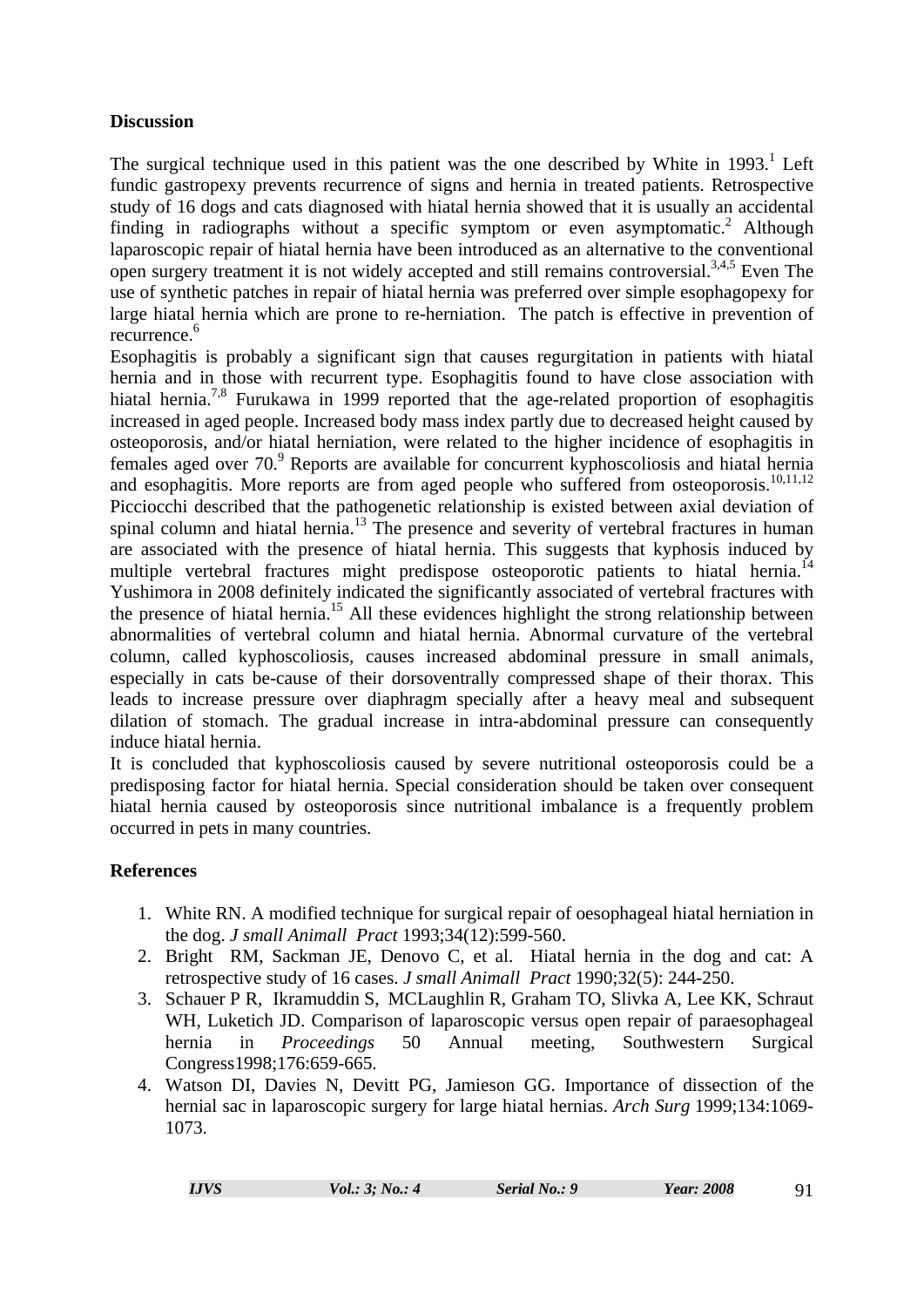- 5. Draaisma WA, Gooszen HG, Tournoije E, Broeders IAMJ. Controversies in paraesophageal hernia repair: A review of literature. *Surg endosc* 2005;19(10):1300- 1308.
- 6. Frantzides CT, Madan A.K, Carlson AM, Stavropoulos GP. Polytetrafluoroethylene (PTFE) patch repair vs simple cruroplasty for large hiatal hernia. *Arch Surg* 2002;137:649-652.
- 7. Abrahams P, Burkit BF. Hiatus hernia and gastroesophageal reflux in children and adolescents with cerebral palsy*. J Ped and Chil Heth* 2008*;*6(1):41-46.
- 8. Yeom JS, Park HJ, Cho JS, Lee SI, Park IS. Reflux esophagitis and its relationship to hiatal hernia. *Korean Med Sci* 1999;14(3):253-256.
- 9. Furukawa N, Iwakiri R, Koyama T, Okamoto K, Yoshida T, Kashiwagi Y, Ohyama T, Noda T, Sakata H, Fujimoto K. Proportion of reflux esophagitis in 6010 Japanese adults: prospective evaluation by endoscopy*. J Gastroenterol* 1999;34(4):441-444.
- 10. Comte H. Esophageal hiatal hernia in the kyphoscoliotic aged. *Macro Med* 1953;32:872-874.
- 11. Kahl E, Koch E, Hiatal hernia in kyphosis and scoliosis. *Gastroenterologia* 1966;106(3):165-170.
- 12. Matejcic M. Kyphoscoliosis-causative factor in the development of hiatal hernia. *Med Glas* 1967;21(1):13-17.
- 13. Picciocchi A, Asole F. About the pathogenetic relations between axial deviation of the spinal canal and hiatal hernia. *Policlinico Chir* 1998;75(4):230-245.
- 14. Yamaguchi T, Sugimoto T, Yamauchi M, Matsumori Y, Tsutsumi M, Chihara K. The Presence and severity of vertebral fractures is associated with the presence of esophageal hiatal hernia in postmenopausal women. *Osteop Int* 2002;13(4):331-336.
- 15. Yoshimura M, Nagahara A, Ohtaka K. Presence of vertebral fractures is highly associated with hiatal hernia and reflux esophagitis in Japanese elderly people. *Internal Medicine* 2008; 47(16):1451-1455.